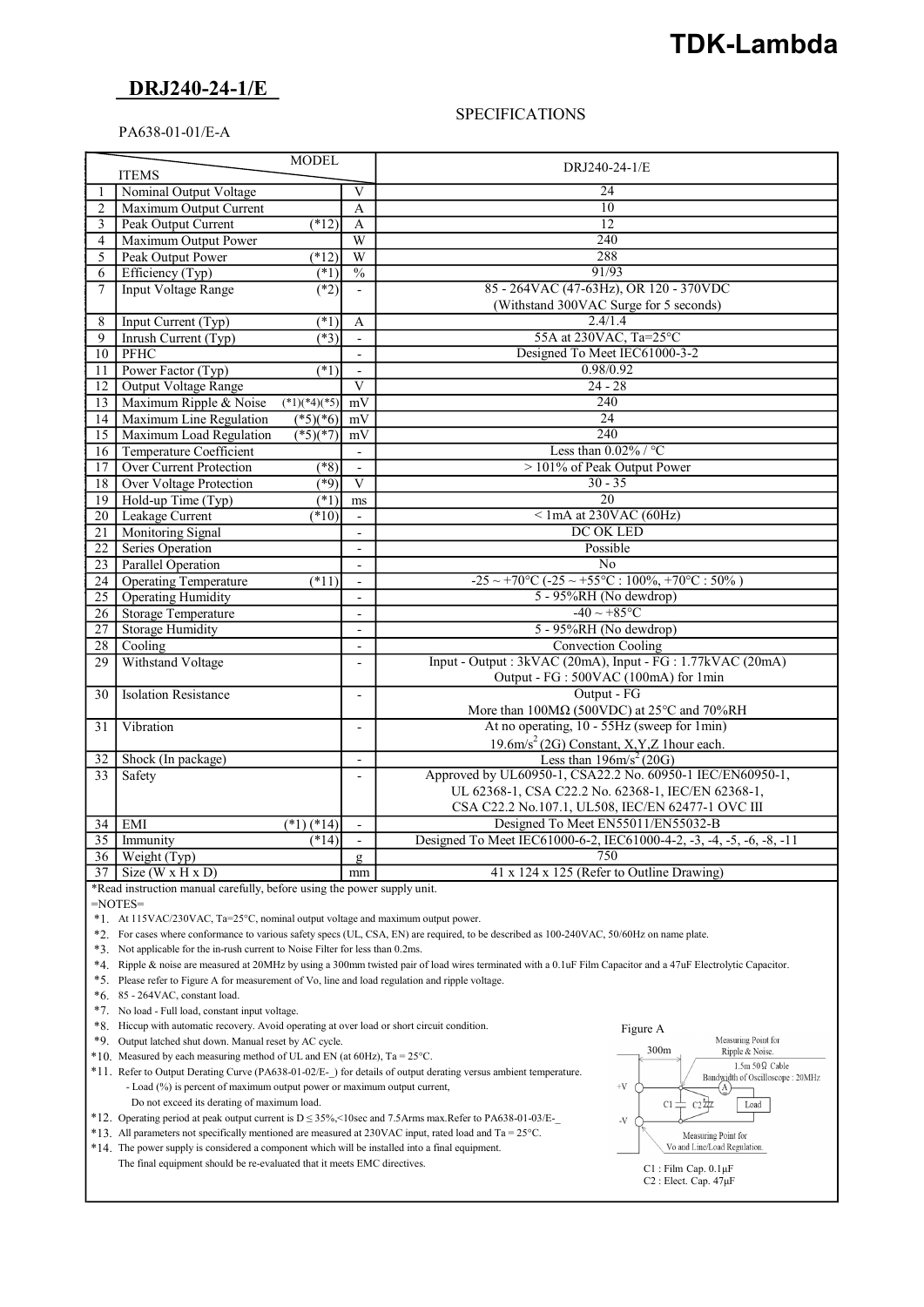# TDK-Lambda

## DRJ240-24-1/E

PA638-01-02/E-A

### OUTPUT DERATING

AC input and DC input

|                  |            | Load $(\% )$ |                          |
|------------------|------------|--------------|--------------------------|
| Ta $(^{\circ}C)$ | Mounting A | Mounting B   | Mounting C               |
| $-25 \sim +25$   | 100        | 100          | 100                      |
| 40               | 100        | 100          | 77.5                     |
|                  | 100        |              |                          |
| 65               | 66         | 50           |                          |
|                  |            | 40           | $\overline{\phantom{0}}$ |



| STANDARD MOUNTING                                                                                                                                                                                                                                                                      |                                                                                                                          |                                                                                                                                                   |  |
|----------------------------------------------------------------------------------------------------------------------------------------------------------------------------------------------------------------------------------------------------------------------------------------|--------------------------------------------------------------------------------------------------------------------------|---------------------------------------------------------------------------------------------------------------------------------------------------|--|
| Mounting A                                                                                                                                                                                                                                                                             | Mounting B                                                                                                               | Mounting C                                                                                                                                        |  |
| <b>OUTPUT TERMINAL</b><br>19999<br>+V +V -V -V -V<br>24VCC/10A<br><b>VADI @</b><br>$oc\alpha$ <sup>O</sup><br>$\overline{\phantom{a}}$<br>$\overline{\phantom{a}}$<br><b>TDK-Lambda</b><br>DRJ240-24-1/E<br>$\overline{\phantom{a}}$<br>$\frac{100-240\pi\lambda C}{N}$<br><b>JEEE</b> | <b>INPUT TERMINAL</b><br>日日日<br>DRIZ40-24-1/E<br>пругуталь<br>$O^{1020}$<br><b>O</b><br><b>VELORING</b><br><b>Jeesse</b> | <b>OUTPUT</b><br><b>INPUT</b><br><b>TERMINAL</b><br><b>TERMINAL</b><br>$\overline{\mathbb{C}}$<br>তা<br>قسم<br>$\circledcirc$<br>šе<br>Name plate |  |
| <b>INPUT TERMINAL</b>                                                                                                                                                                                                                                                                  | <b>OUTPUT TERMINAL</b>                                                                                                   |                                                                                                                                                   |  |